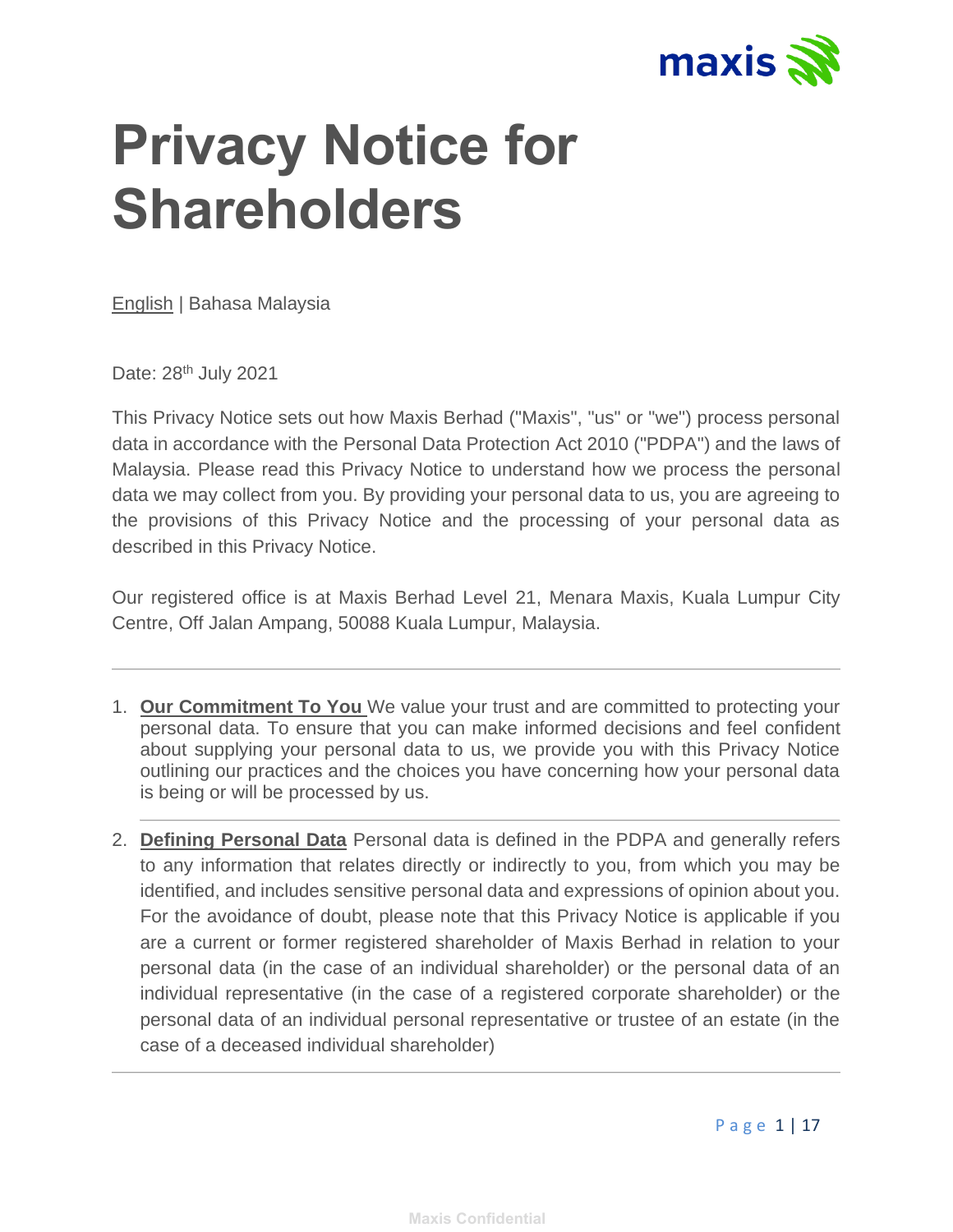

- 3. **What Kind Of Personal Data We Collect** The types of personal data we collect may include, but is not limited to-
	- 3.1. your name, date of birth, identification supporting documents (including NRIC or passport number), nationality and race, address, telephone or mobile phone number, fax number, and email address;
	- 3.2. your bank account details for dividend payments;
	- 3.3. details of your past and current shareholding in Maxis;
	- 3.4. photographs, audio and video recordings taken during meetings and events;
	- 3.5. particulars of your identity card or passport which was given by you or your respective stockbrokers, authorised depository agents or authorised direct members;
	- 3.6. the details (as stated in sub-paragraphs 3.1 to 3.5 above and/or any other details where necessary) of your proxy(ies) and/or representative(s); or
	- 3.7. other personal data of yourself and/or your proxy(ies) and/or representative(s) which you may have provided.
- 4. **When And How We Collect Your Personal Data** We may collect your personal data when:-
	- 4.1. you provide it, either voluntarily, at our request, or at our demand, or to other third parties engaged to carry out services on our behalf;
	- 4.2. you exercise your rights as a shareholder in respect of your shareholding, cast votes and/or attending the Annual General Meeting ("AGM") / Extraordinary General Meeting ("EGM") or other shareholder events;
	- 4.3. it is given by your respective stockbrokers, authorised depository agents or authorised direct members, or any other sources where you have given your consent for the disclosure of personal data relating to you; or
	- 4.4. recording the audio of certain calls, such as analyst and shareholder calls, and the image and audio recordings of events, such as, but not limited to, the AGM and/or EGM.
- 5. **Purposes of Processing Your Personal Data** The personal data previously collected and to be collected from you is being, and will continue to be, processed, for one or more of the following purposes:-
	- 5.1. to verify your identity, including during your attendance at AGM and/or EGM;
	- 5.2. to provide administrative assistance to you (including your proxy(ies) and/or representative(s)) in the course of you being our shareholder;
	- 5.3. for payment of dividends;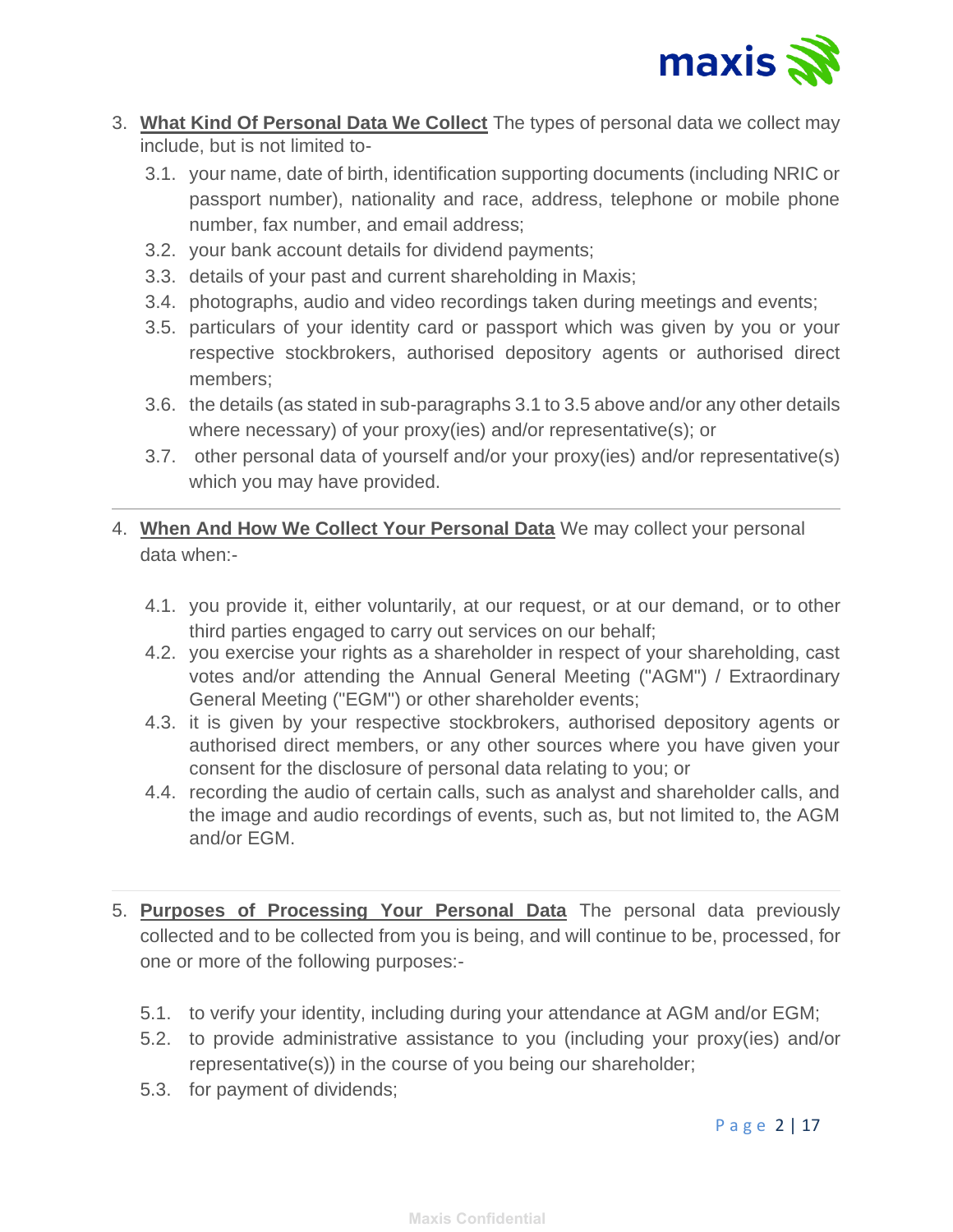

- 5.4. to keep in contact with you and provide you with any information you have requested;
- 5.5. to establish and better manage any business relationship we may have with you;
- 5.6. to process any communications you send us (for example, answering any queries and dealing with any complaints and feedback);
- 5.7. to provide you with Notices of AGM and/or EGM, including documents, information and/or updates related to shareholder meetings and events;
- 5.8. provide you with notices, documents, information and/or updates relating to us and any matters relating to your interaction with Maxis or Maxis Group (as the case may be) ;
- 5.9. for publication and dissemination of your personal data in any annual reports, circulars, reports, minutes, websites, newsletters, bulletins, brochures, pamphlets or any other materials which may be published and circulated internally or to the general public;
- 5.10. to detect and/or prevent fraudulent activity;
- 5.11. to produce data, reports and statistics;
- 5.12. for preparation and compilation of any documents such as attendance lists and minutes relating to the AGM and/or EGM (which includes any adjournments);
- 5.13. to investigate, respond to, or defend claims made against, or involving the Maxis or Maxis Group (as the case may be);
- 5.14. to maintain records required for security, claims or other legal purposes;
- 5.15. to comply with any applicable laws, listing rules, regulations, codes and/or guidelines;
- 5.16. for any purposes as set out in the Maxis Group websites' Terms of Use or in any other terms and conditions referenced in any of the aforementioned documents; or
- 5.17. for any other purposes that is required or permitted by any law, regulations, guidelines and/or relevant regulatory authorities.

(collectively referred to as "Purposes").

If you have appointed a proxy(ies) and/or representative(s) to attend, speak and vote at the AGM, EGM and/or any adjournment thereof ("Shareholders' Meeting"), their personal data will be processed by Maxis and the relevant third parties (such as our service providers, professional advisers, regulatory authorities and any of their respective agents, servants and/or such persons) for the administration of the Shareholders' Meeting and related purposes, such as the preparation and

## P a g e 3 | 17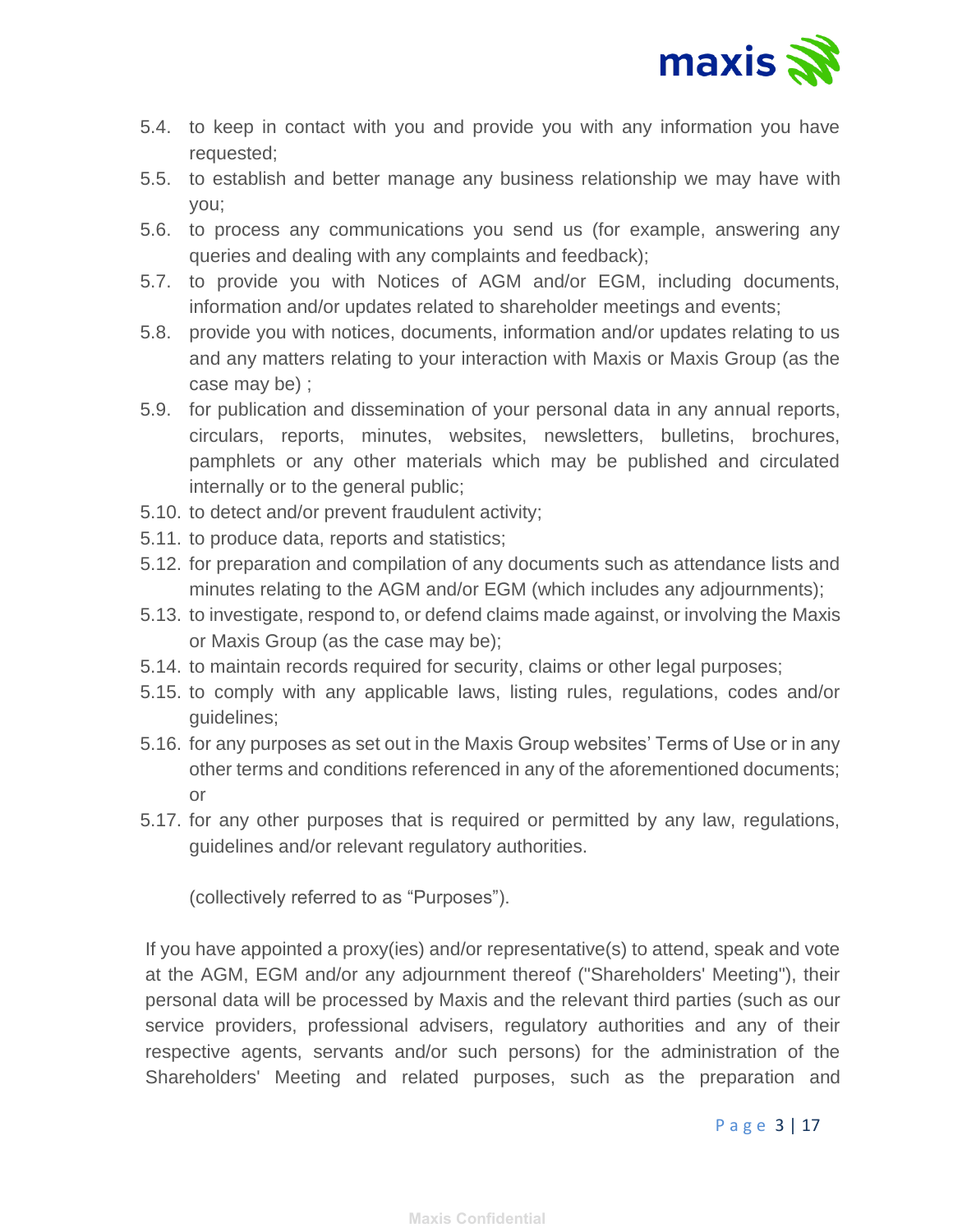

compilation of the attendance lists, minutes and other related documents in order for Maxis to comply with any applicable laws, listing rules, regulations and guidelines.

- 6. **Disclosure of Your Personal Data** We may disclose your personal data to the following third parties:-
	- 6.1. the companies in which Maxis Berhad has control through either direct or indirect ownership including Maxis Mobile Sdn Bhd, Maxis Mobile Services Sdn Bhd, Maxis Broadband Sdn Bhd, Maxis Collections Sdn Bhd and Maxis International Sdn Bhd, Advanced Wireless Technologies Sdn Bhd, UMTS (Malaysia) Sdn Bhd and Maxis Mobile (L) Ltd ("Maxis Group");
	- 6.2. regulatory authorities or government bodies and agencies, and any of their respective agents, servants and/or such persons;
	- 6.3. law enforcement agencies
	- 6.4. third parties such as service providers, agents and contractors who provide administrative and business support to us and act on our behalf; or
	- 6.5. Bursa Malaysia Berhad and its subsidiaries ("Bursa Malaysia") and/or third parties processing personal data on behalf of Bursa Malaysia,

 for the Purposes; or if such disclosure is necessary for the purpose of preventing or detecting a crime, or for the purpose of investigations and/or the apprehension or prosecution of offenders and/or protection of national security, or is required or authorized by or under any law or by the order of a court.

- 7. **What If You Do Not Provide Us With Your Personal Data?** It is necessary for us to collect and process your personal data. Should you decline to provide such personal data, or do not consent to this Privacy Notice, we will not be able to comply with legal, regulatory and operational requirements relating to your shareholding or process your personal data for any of the Purposes, if at all.
- 8. **Your Rights To Access And Correct Your Personal Data** We can assist you to access and correct your personal data held by us. Where you wish to have access to your personal data in our possession, or where you are of the opinion that such personal data held by us is inaccurate, incomplete, misleading or, where relevant, not up-to-date, and you wish to correct such personal data, you may make a request to us by contacting our Share Registrar, namely: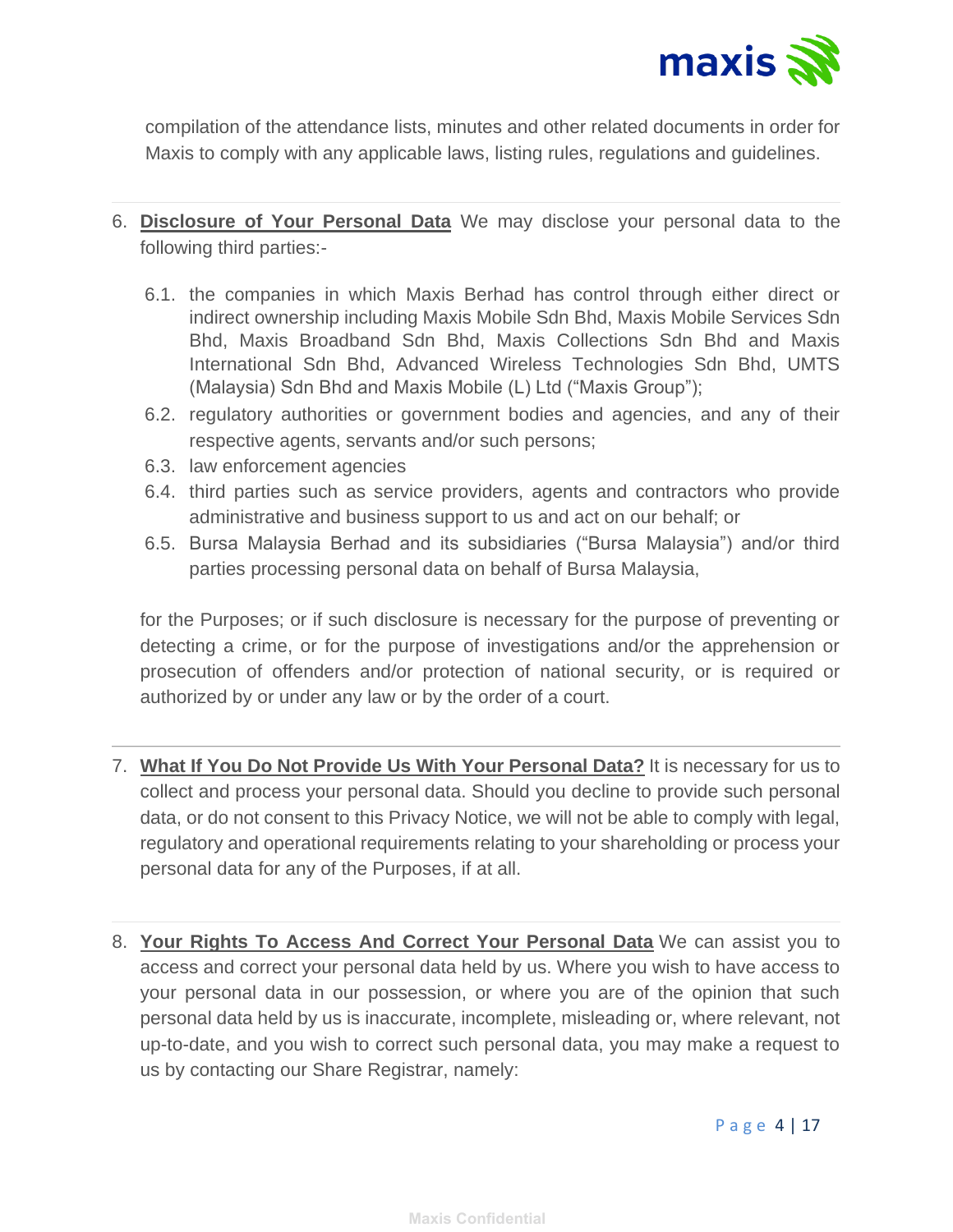

Boardroom Share Registrars Sdn Bhd 11th Floor, Menara Symphony No. 5, Jalan Prof. Khoo Kay Kim Seksyen 13 46200 Petaling Jaya Selangor Darul Ehsan

Email : [bsr.helpdesk@boardroomlimited.com](mailto:bsr.helpdesk@boardroomlimited.com) Helpdesk : +603-7890 4700 Faks No. : +603-7890 4670

Alternatively, you may contact the Company Secretary:

Dipak Kaur (Dipa) Maxis Berhad Level 21, Menara Maxis Kuala Lumpur City Centre Off Jalan Ampang 50088 Kuala Lumpur.

Tel. No.: +603-2330 7000 Fax No.: +603-2726 8946

In relation to either a data access request or a data correction request, you should quote your name, address and phone/account number and provide brief details of the information you want a copy of or, as the case may be, you want to have corrected, in any such request. Please note that we may decline to comply with your data access request in certain situations, for example when we are unable to confirm your identity or where information requested for is of a confidential commercial nature or in the event we receive repeated requests from you for access to the same information which burden or expense of providing access is disproportionate to the risks to your privacy. We may also decline to comply with your data correction request in certain situations, for example when you have not supplied us with such information as we may reasonably require to ascertain in what way the personal data to which the data correction request relates is inaccurate, incomplete, misleading or not up-to-date. Nevertheless, we will notify you of the reasons for not being able to accede to your data access and/or data correction requests. We shall be entitled to charge a fee (where permitted under the applicable law) for any data access request.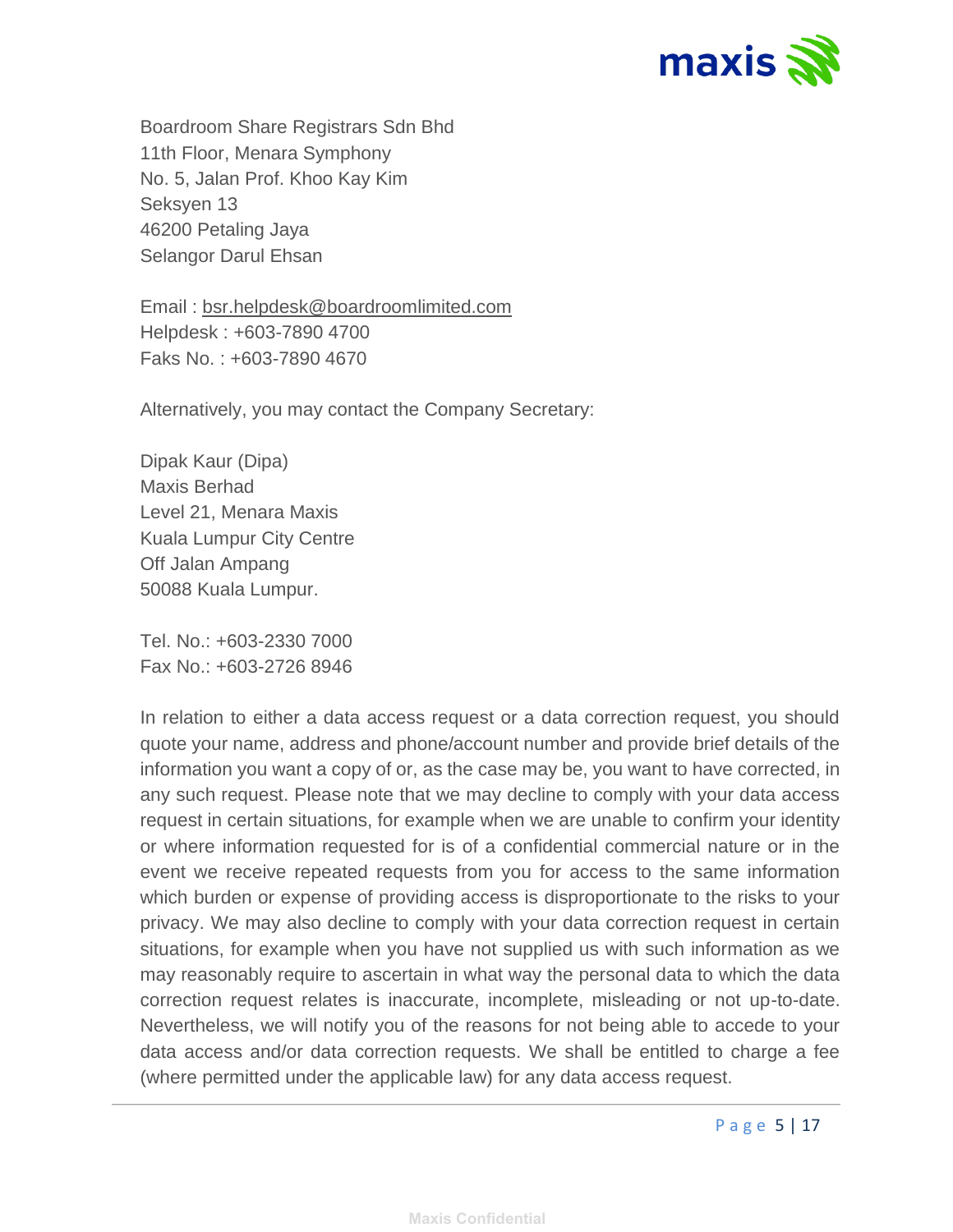

9. **Exercising Choices Over Your Personal Data** Subject always to our contractual rights and/or our rights and obligations under relevant laws and regulations, you may exercise your choice to limit the use or the extent of use of your personal data, including personal data relating to other persons who may be identified from that personal data. Should you wish to do so, kindly contact our Share Registrar, namely:

Boardroom Share Registrars Sdn Bhd 11th Floor, Menara Symphony No. 5, Jalan Prof. Khoo Kay Kim Seksyen 13 46200 Petaling Jaya Selangor Darul Ehsan

Email : [bsr.helpdesk@boardroomlimited.com](mailto:bsr.helpdesk@boardroomlimited.com) Helpdesk : +603-7890 4700 Faks No. : +603-7890 4670

Alternatively, you may contact the Company Secretary: Dipak Kaur (Dipa) Maxis Berhad Level 21, Menara Maxis Kuala Lumpur City Centre Off Jalan Ampang 50088 Kuala Lumpur.

Tel. No.: +603-2330 7000 Fax No.: +603-2726 8946

10.**Your Obligations** You are responsible for providing accurate and complete information to us about yourself and any other person whose personal data you provide us and for updating this personal data as and when it becomes incorrect or out of date by contacting our Share Registrar, namely:

Boardroom Share Registrars Sdn Bhd 11th Floor, Menara Symphony No. 5, Jalan Prof. Khoo Kay Kim Seksyen 13 46200 Petaling Jaya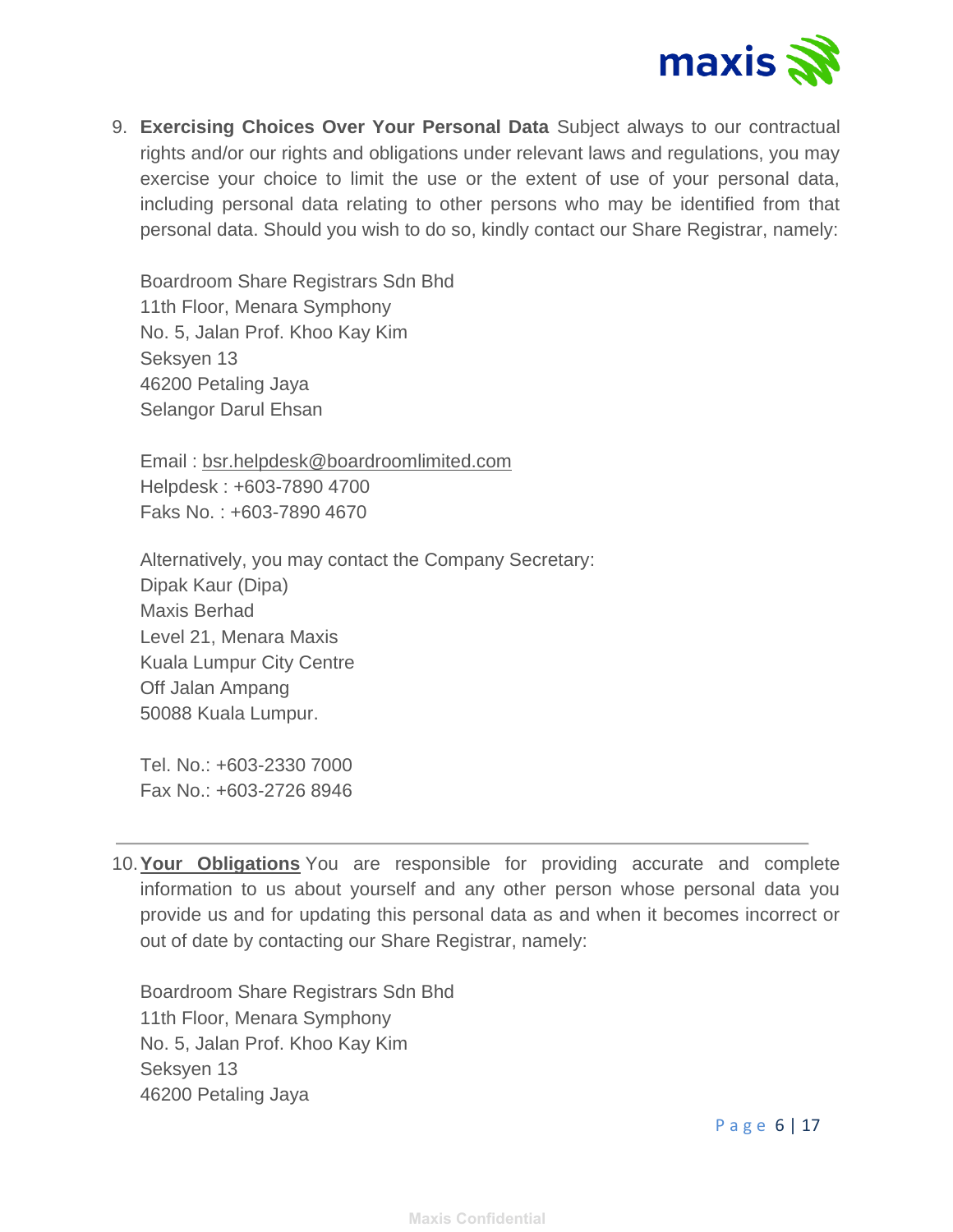

Selangor Darul Ehsan

Email : [bsr.helpdesk@boardroomlimited.com](mailto:bsr.helpdesk@boardroomlimited.com) Helpdesk : +603-7890 4700 Faks No. : +603-7890 4670

Alternatively, you may contact the Company Secretary:

Dipak Kaur (Dipa) Maxis Berhad Level 21, Menara Maxis Kuala Lumpur City Centre Off Jalan Ampang 50088 Kuala Lumpur.

Tel. No.: +603-2330 7000 Fax No.: +603-2726 8946

In the event you may need to provide us with personal data relating to third parties (for example about your proxies and/or representatives), you confirm that you have (i) obtained their consent or otherwise entitled to provide their personal data to us and for us to process accordingly, and (ii) informed them to read this Privacy Notice at our website at [https://maxis.listedcompany.com/corporate\\_governance.html.](https://maxis.listedcompany.com/corporate_governance.html)

11.**Cookies** We collect information about your use of our websites from cookies. Cookies are packets of information stored in your computer or device which assist your website navigation by customizing site information tailored to your needs. Cookies in themselves do not identify the individual user, just the computer or device used. You are not obliged to accept cookies. If you are concerned, you can set your computer or device either to accept all cookies, to notify you when a cookie is issued, or not to receive cookies at any time. However, rejection of cookies may affect your use of our websites as we will be unable to personalize aspects of your use of the website. Please be informed that this Privacy Notice applies solely to Maxis Group websites and does not apply to any third party websites you may access from our websites. To determine how they deal with your personal data, you should ensure that you read their respective privacy policies. If you use or subscribe to any product and/or service from any third party and you subsequently provide your personal data directly

P a g e 7 | 17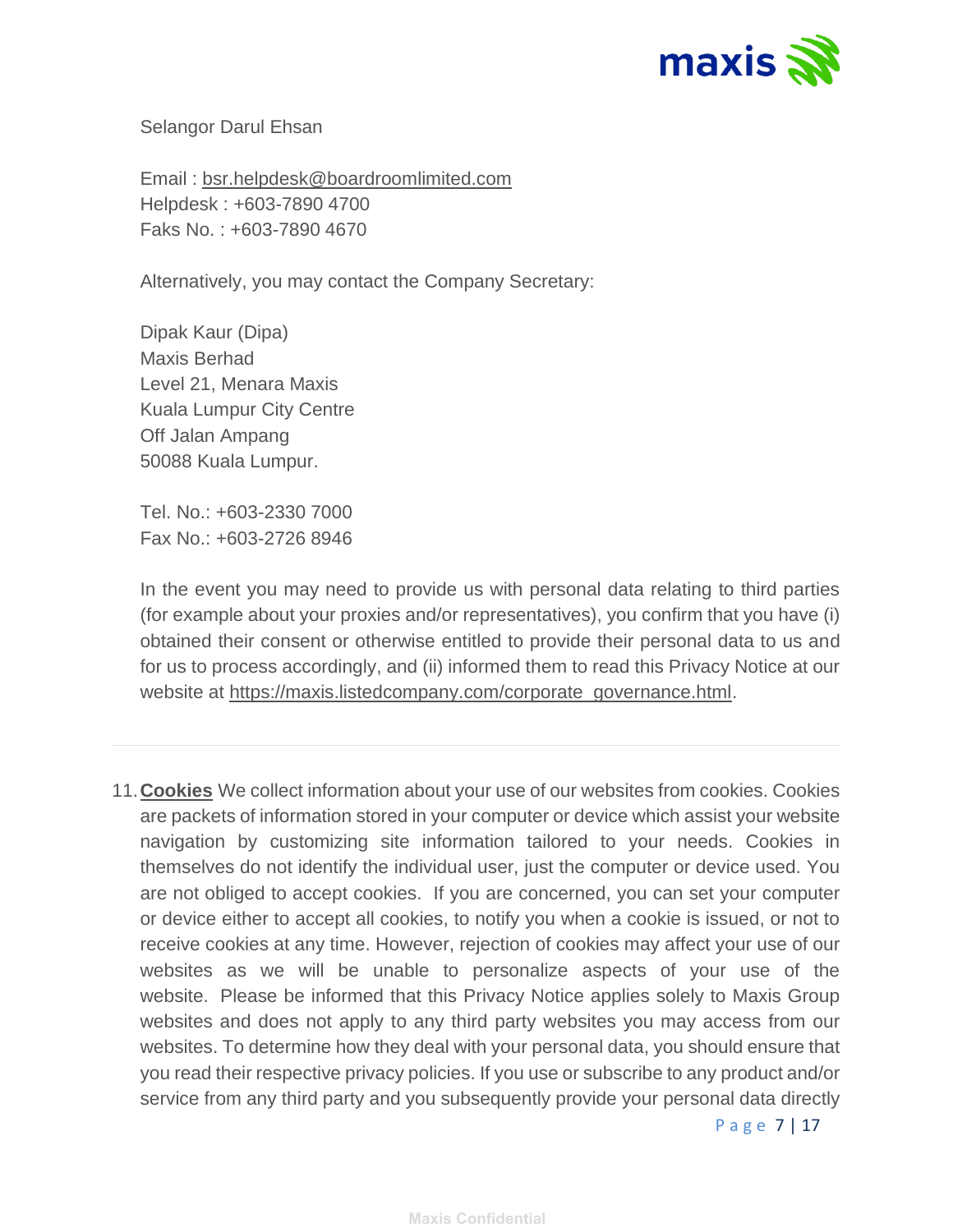

to that third party, your personal data will be subject to that third party's privacy statement/notice/policy.

- 12.**Transfer Of Your Personal Data To Places Outside Malaysia** We may transfer your personal data to places outside Malaysia including if the transfer is to our facilities that are located outside Malaysia or outsourced data storage or data processing services for and on behalf of us is located outside Malaysia or has servers and/or related equipment outside Malaysia. You consent to us transferring your personal data to places outside Malaysia in these instances. We may also transfer your personal data to places outside Malaysia where permitted by law.
- 13.**Updates To Our Privacy Notice** We may amend this Privacy Notice from time to time and the updated version shall apply and supersede any and all previous versions, including, leaflets or hard copy versions. You are encouraged to check our website and re-visit this Privacy Notice periodically for our most up-to-date Privacy Notice (as reflected by the date of the update set out at the top of this Privacy Notice).
- 14.**Our Contact Details** Should you have any queries (including to limit the processing of personal data), concerns or complaints in relation to this Privacy Notice, kindly contact our Data Privacy Office via any of the channels set out below.

| Fax No.: | 03-74922950                                     |
|----------|-------------------------------------------------|
| Email:   | privacy@maxis.com.my                            |
| Address: | Maxis Group, P.O. Box 13222, 50802 Kuala Lumpur |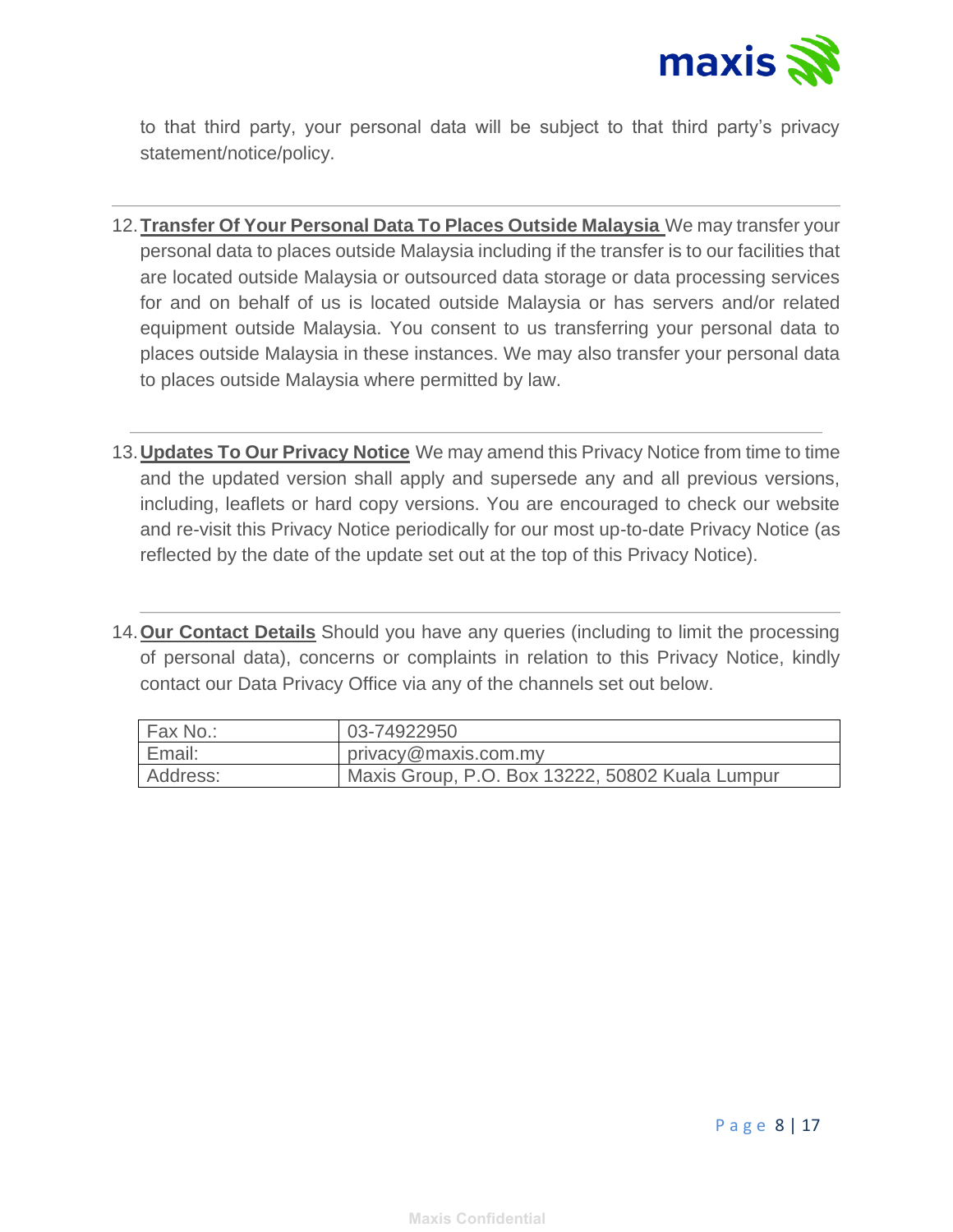

## **Notis Privasi untuk Pemegang Saham**

English | [Bahasa Malaysia](https://www.maxis.com.my/privacy-statement/ms.html)

Tarikh: 28th Julai 2021

Notis privasi ini menjelaskan bagaimana Maxis Berhad ("Maxis", atau "kami") memproses data peribadi selaras dengan Akta Perlindungan Data Peribadi 2010 ("APDP") dan undang-undang Malaysia. Sila baca Notis Privasi ini untuk memahami bagaimana kami memproses data peribadi yang kami mungkin kumpulkan daripada anda. Dengan memberikan data peribadi anda kepada kami, anda bersetuju dengan peruntukan Notis Privasi ini dan pemprosesan data peribadi anda seperti yang dihuraikan dalam Notis Privasi ini.

Alamat berdaftar kami adalah Maxis Berhad Tingkat 21, Menara Maxis, Kuala Lumpur City Centre, Off Jalan Ampang, 50088 Kuala Lumpur, Malaysia.

- 1. **Komitmen Kami Kepada Anda** Kami menghargai kepercayaan anda dan kami komited untuk melindungi data peribadi anda. Untuk memastikan bahawa anda dapat membuat keputusan yang termaklum dan berasa yakin tentang pembekalan data peribadi anda kepada kami, kami menyediakan Notis Privasi ini untuk anda yang menghuraikan amalan-amalan kami dan pilihan yang anda ada tentang bagaimana data peribadi anda sedang atau akan diproses oleh kami.
- 2. **Mentakrifkan Data Peribadi** Data peribadi ditakrifkan dalam APDP dan secara umumnya merujuk kepada apa-apa maklumat yang berhubungan secara langsung atau tidak langsung dengan anda, yang daripadanya anda boleh dikenal pasti, dan termasuk data peribadi sensitif serta penyataan pendapat tentang anda. Bagi mengelakkan keraguan, sila ambil maklum bahawa Notis Privasi ini terpakai sekiranya anda ialah pemegang saham berdaftar Maxis Berhad pada masa sekarang atau pada masa dahulu berhubungan dengan data peribadi anda (dalam kes pemegang saham individu) atau data peribadi wakil individu (dalam kes pemegang saham korporat

P a g e 9 | 17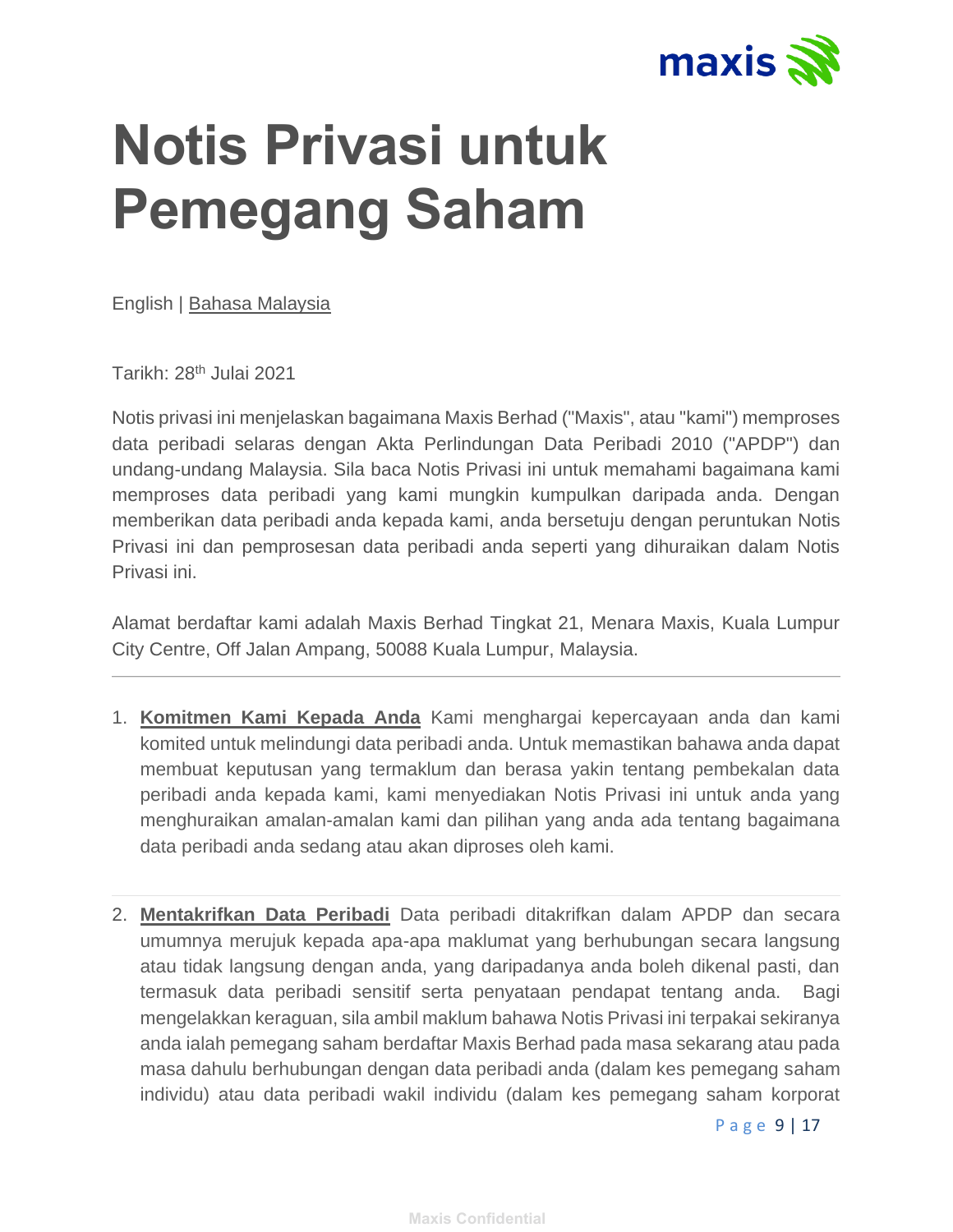

berdaftar) atau data peribadi individu yang merupakan wakil diri atau pemegang amanah harta pusaka (dalam kes pemegang saham individu yang telah meninggal dunia).

- 3. **Jenis Data Peribadi Yang Kami Kumpul** Jenis data peribadi yang kami kumpul mungkin termasuk, tetapi tidak terhad kepada-
	- 3.1. nama anda, tarikh lahir, dokumen sokongan identiti (termasuk nombor kad pengenalan atau nombor pasport), kewarganegaraan dan bangsa, alamat, nombor telefon atau telefon bimbit, nombor faks, dan alamat e-mel;
	- 3.2. butiran akaun bank anda untuk pembayaran dividen;
	- 3.3. butiran pegangan saham Maxis anda pada masa sekarang dan pada masa lalu;
	- 3.4. gambar foto, rakaman audio dan video yang diambil semasa mesyuaratmesyuarat dan acara-acara;
	- 3.5. butiran kad pengenalan atau pasport anda yang telah diberikan oleh anda atau broker saham anda, ejen-ejen depositori anda yang diberi kuasa atau ahli-ahli langsung anda yang diberi kuasa masing-masing;
	- 3.6. butiran (seperti yang dinyatakan dalam subperenggan 3.1 hingga 3.5 di atas dan/atau mana-mana butiran lain sekiranya perlu) tentang proksi (proksi-proksi) dan/atau wakil (wakil-wakil) anda; atau
	- 3.7. data peribadi yang lain mengenai diri anda dan/atau proksi (proksi-proksi) dan/atau wakil (wakil-wakil) anda yang anda mungkin telah berikan.
- 4. **Bila dan Bagaimana Kami Mengumpul Data Peribadi Anda** Kami mungkin mengumpul data peribadi anda apabila:-
	- 4.1. anda memberikannya, sama ada secara sukarela, atas permintaan kami, atau atas tuntutan kami, atau kepada pihak-pihak ketiga yang dilantik untuk menjalankan perkhidmatan bagi pihak kami;
	- 4.2. anda melaksanakan hak-hak anda sebagai seorang pemegang saham berkenaan dengan pegangan saham anda, membuang undi dan/atau menghadiri Mesyuarat Agung Tahunan ("AGM") / Mesyuarat Agung Luar Biasa ("EGM") atau acara-acara pemegang saham yang lain;
	- 4.3. ia diberikan oleh broker saham anda, ejen depositori anda yang diberi kuasa atau ahli langsung anda yang diberi kuasa masing-masing, atau mana-mana sumber lain di mana anda telah memberikan persetujuan anda terhadap pendedahan data peribadi berkaitan dengan anda; atau
	- 4.4. membuat rakaman audio panggilan-panggilan tertentu, seperti panggilan penganalisis dan pemegang saham, dan imej serta rakaman audio acara-acara, seperti, tetapi tidak terhad kepada, AGM dan/atau EGM.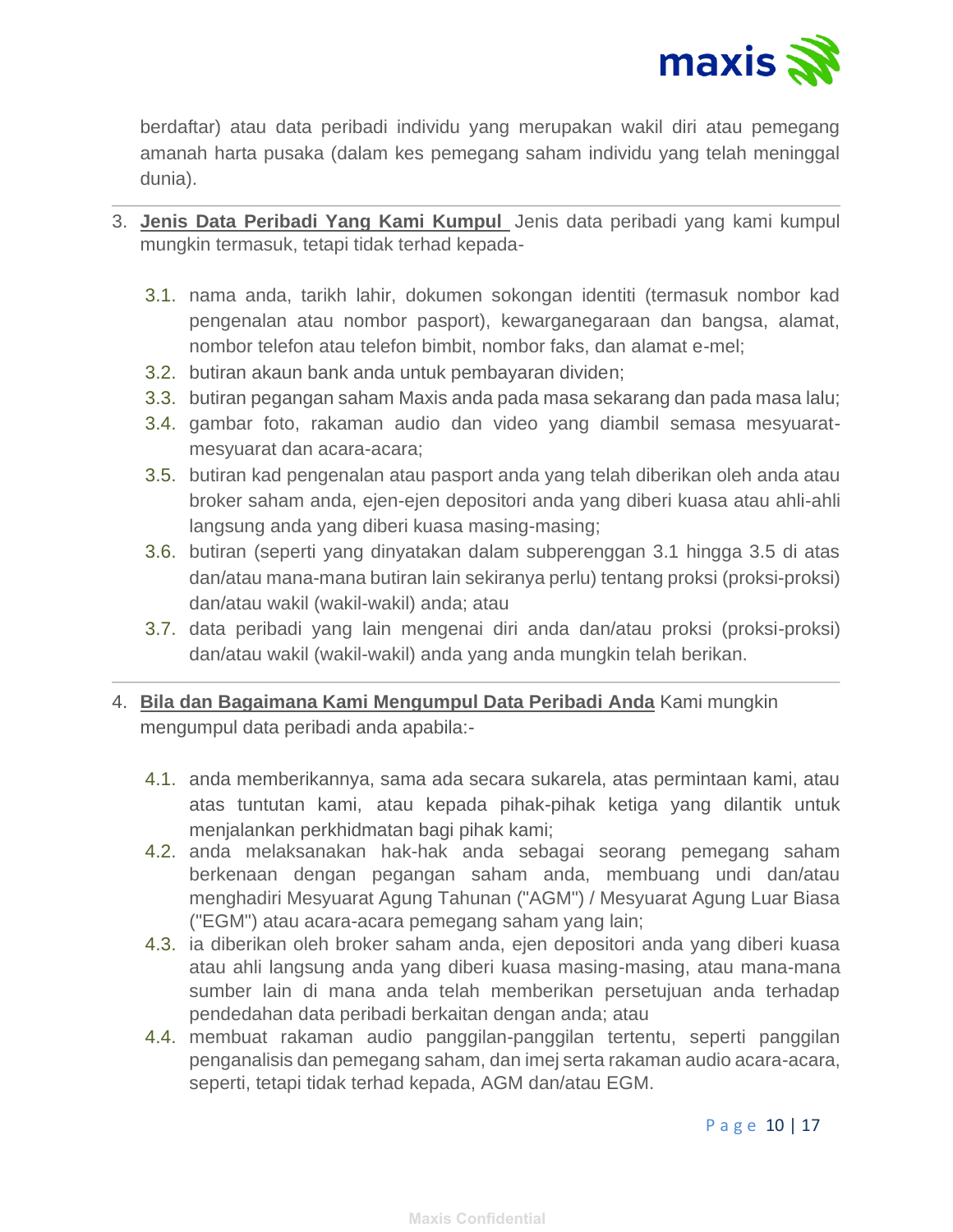

- 5. **Tujuan Pemprosesan Data Peribadi Anda** Data peribadi yang dikumpulkan sebelum ini dan yang akan dikumpulkan daripada anda sedang, dan akan terus, diproses untuk satu atau lebih daripada tujuan-tujuan berikut:-
	- 5.1. untuk mengesahkan identiti anda, termasuk semasa kehadiran anda di AGM dan/atau EGM;
	- 5.2. untuk memberikan bantuan pentadbiran kepada anda (termasuk proksi (proksiproksi) anda dan/atau wakil (wakil-wakil) anda) sepanjang tempoh anda menjadi pemegang saham kami;
	- 5.3. untuk pembayaran dividen;
	- 5.4. untuk sentiasa berhubung dengan anda dan memberi anda apa-apa maklumat yang anda telah minta;
	- 5.5. untuk menjalin dan menguruskan dengan lebih baik apa-apa perhubungan perniagaan yang kami mungkin ada dengan anda;
	- 5.6. untuk memproses apa-apa komunikasi yang anda hantar kepada kami (contohnya, menjawab apa-apa pertanyaan dan menangani apa-apa aduan dan maklum balas);
	- 5.7. untuk membekalkan anda dengan Notis-notis AGM dan/atau EGM, termasuk dokumen-dokumen, maklumat dan/atau pengemaskinian berkaitan dengan mesyuarat-mesyuarat dan acara-acara pemegang saham;
	- 5.8. membekalkan anda dengan notis-notis, dokumen-dokumen, maklumat dan/atau pengemaskinian berkaitan dengan kami dan apa-apa urusan berkaitan dengan interaksi anda dengan Maxis atau Kumpulan Maxis (mengikut mana yang berkenaan);
	- 5.9. untuk penerbitan dan penyebaran data peribadi anda dalam mana-mana laporan tahunan, pekeliling, laporan, minit-minit mesyuarat, laman web, surat berita, buletin, brosur, risalah atau apa-apa bahan lain yang mungkin diterbitkan dan diedarkan secara dalaman atau kepada orang awam.
	- 5.10. untuk mengesan dan/atau mencegah aktiviti penipuan;
	- 5.11. untuk menghasilkan data, laporan dan statistik;
	- 5.12. untuk penyediaan dan kompilasi apa-apa dokumen seperti senarai-senarai kehadiran dan minit-minit mesyuarat berkaitan dengan AGM dan/atau EGM (yang termasuk apa-apa penangguhan);
	- 5.13. untuk menyiasat, membalas atau membela tuntutan yang dibuat terhadap, atau yang melibatkan Maxis atau Kumpulan Maxis (mengikut mana yang berkenaan);
	- 5.14. untuk menyenggara rekod-rekod yang diperlukan untuk tujuan keselamatan, tuntutan atau tujuan undang-undang yang lain;

P a g e 11 | 17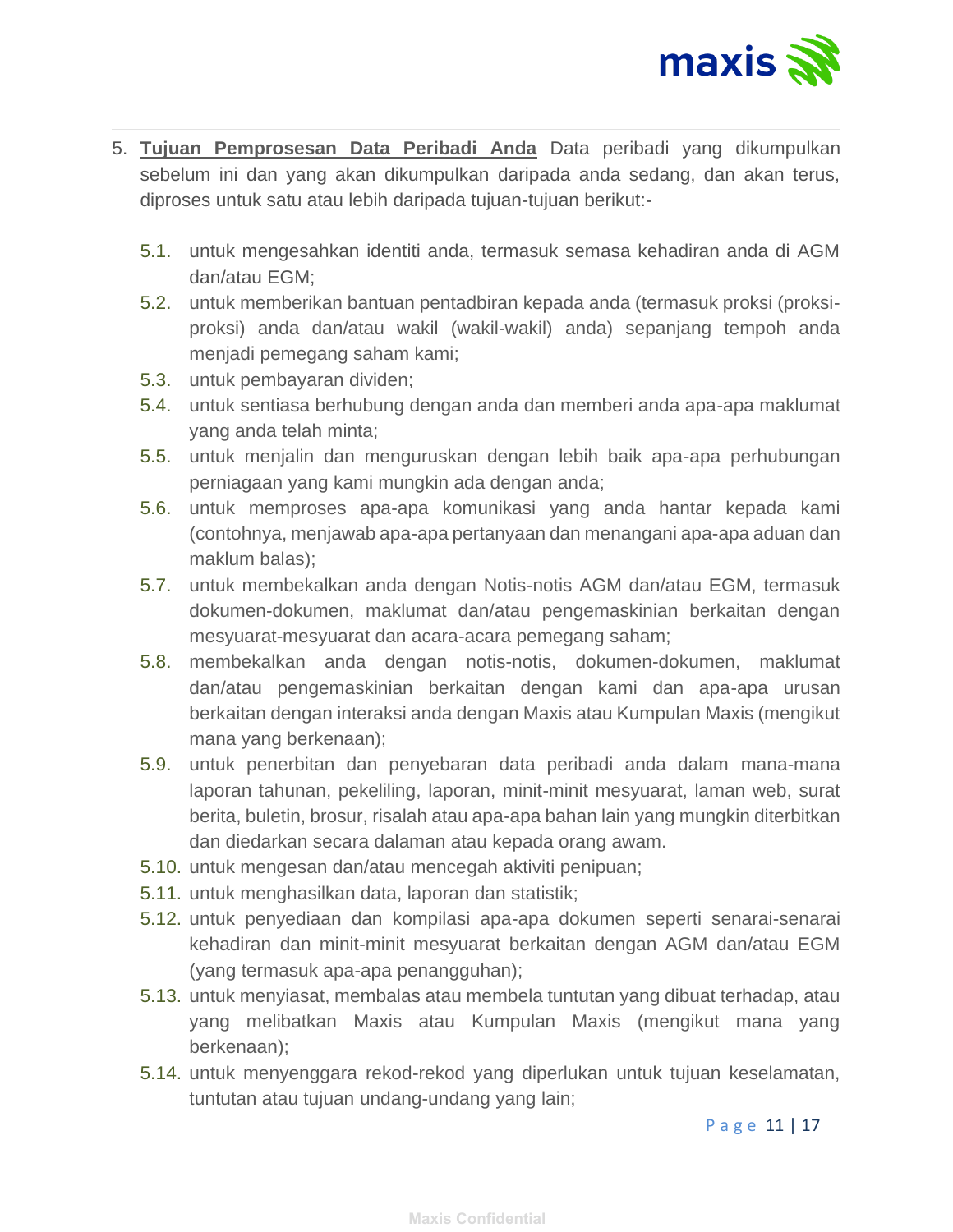

- 5.15. untuk mematuhi apa-apa undang-undang, syarat-syarat penyenaraian, peraturan, kod-kod dan/atau garis panduan yang terpakai;
- 5.16. untuk apa-apa tujuan seperti yang dinyatakan dalam Terma Penggunaan laman-laman web Kumpulan Maxis atau dalam mana-mana terma dan syarat lain yang dirujuk dalam mana-mana dokumen yang disebutkan sebelum ini; atau
- 5.17. untuk apa-apa tujuan lain yang dikehendaki atau dibenarkan oleh mana-mana undang-undang, peraturan, garis panduan dan/atau pihak-pihak berkuasa kawal selia yang berkenaan.

(secara kolektif dirujuk sebagai "Tujuan-tujuan tersebut").

Jika anda telah melantik seorang proksi (proksi-proksi) dan/atau wakil (wakil-wakil) untuk menghadiri, bercakap dan mengundi di AGM, EGM dan/atau apa-apa penangguhan daripadanya ("Mesyuarat Pemegang Saham"), data peribadi mereka akan diproses oleh Maxis dan pihak-pihak ketiga yang berkenaan (seperti pembekalpembekal perkhidmatan kami, penasihat-penasihat profesional, pihak-pihak berkuasa kawal selia, dan mana-mana ejen mereka, pekerja mereka dan/atau orangorang sepertinya masing-masing) bagi tujuan pentadbiran Mesyuarat Pemegang Saham dan tujuan-tujuan berkaitan, seperti penyediaan dan kompilasi senaraisenarai kehadiran, minit-minit mesyuarat dan dokumen-dokumen lain yang berkaitan supaya Maxis dapat mematuhi apa-apa undang-undang, syarat-syarat penyenaraian, peraturan dan garis panduan yang terpakai.

- 6. **Pendedahan Data Peribadi Anda** Kami mungkin mendedahkan data peribadi anda kepada pihak-pihak ketiga yang berikut:-
	- 6.1. syarikat-syarikat yang mana Maxis Berhad mempunyai kawalan sama ada melalui pemilikan langsung atau tidak langsung termasuk Maxis Mobile Sdn Bhd, Maxis Mobile Services Sdn Bhd, Maxis Broadband Sdn Bhd, Maxis Collections Sdn Bhd dan Maxis International Sdn Bhd, Advanced Wireless Technologies Sdn Bhd, UMTS (Malaysia) Sdn Bhd and Maxis Mobile (L) Ltd ("Kumpulan Maxis");
	- 6.2. pihak-pihak berkuasa kawal selia atau agensi dan badan kerajaan, dan manamana ejen mereka, pekerja mereka dan/atau orang-orang sepertinya masingmasing;
	- 6.3. agensi penguatkuasa undang-undang;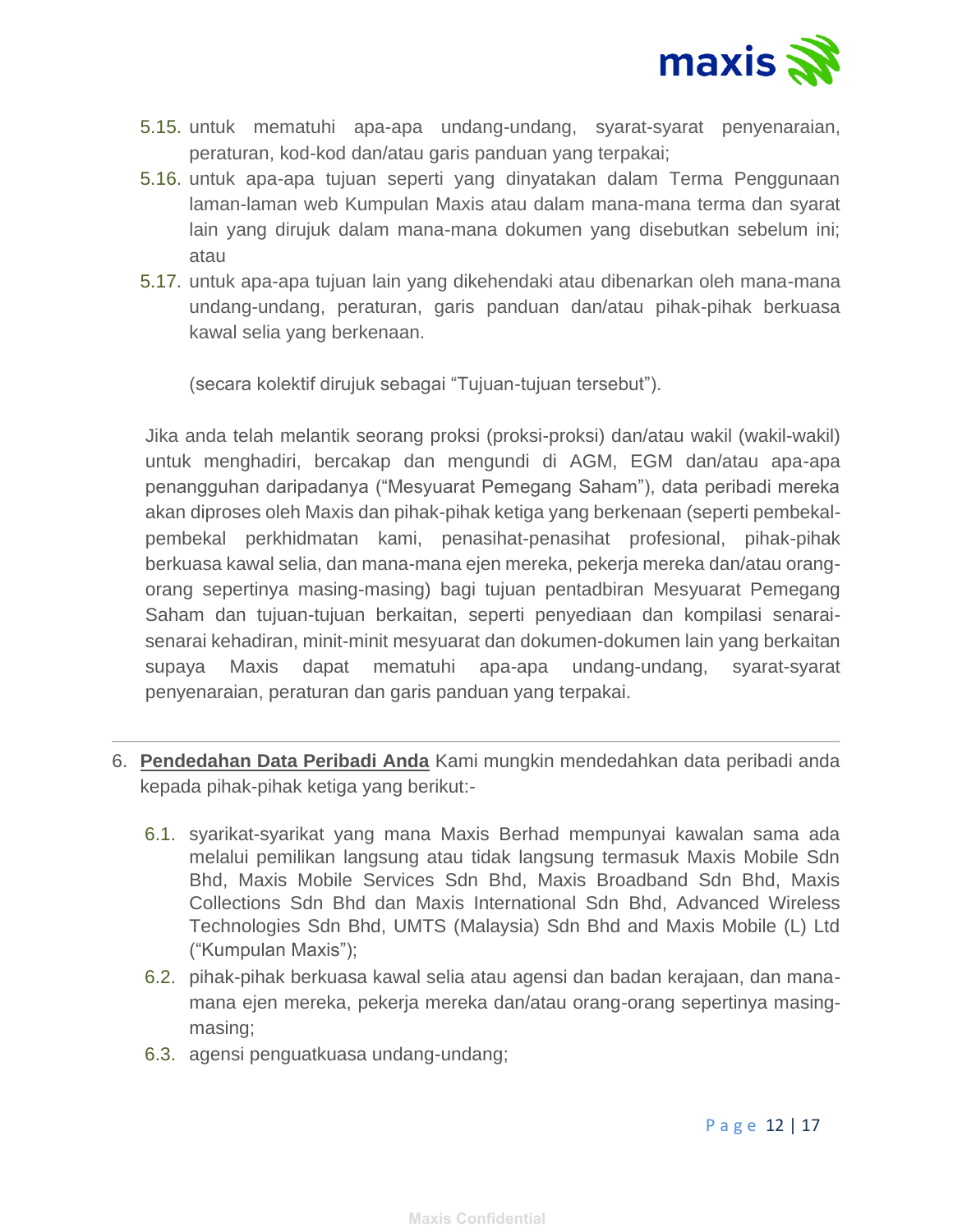

- 6.4. pihak-pihak ketiga seperti pembekal perkhidmatan, ejen-ejen dan kontraktorkontraktor yang membekalkan sokongan pentadbiran dan perniagaan kepada kami dan bertindak bagi pihak kami; atau
- 6.5. Bursa Malaysia Berhad dan syarikat-syarikat subsidiarinya ("Bursa Malaysia") dan/atau pihak-pihak ketiga yang memproses data peribadi bagi pihak Bursa Malaysia,

bagi Tujuan-tujuan tersebut; atau jika pendedahan adalah perlu untuk tujuan mencegah atau mengesan jenayah, atau untuk tujuan siasatan dan/atau penangkapan atau pendakwaan pesalah dan/atau melindungi keselamatan negara, atau adalah dikehendaki atau dibenarkan oleh atau di bawah apa-apa undangundang atau menurut perintah suatu mahkamah.

- 7. **Bagaimana Jika Anda Tidak Memberikan Data Peribadi Anda Kepada Kami?** Kami mempunyai keperluan untuk mengumpul dan memproses data peribadi anda. Jika anda enggan memberikan data peribadi tersebut, atau tidak memberikan persetujuan terhadap Notis Privasi ini, kami tidak akan dapat mematuhi kehendakkehendak undang-undang, kawal selia dan operasi berhubung dengan pegangan saham anda atau memproses data peribadi anda untuk mana-mana daripada Tujuantujuan tersebut, jika ada sekalipun.
- 8. **Hak Anda Untuk Mengakses Dan Membetulkan Data Peribadi Anda** Kami boleh membantu anda untuk mengakses dan membetulkan data peribadi anda yang dipegang oleh kami. Jika anda mahu mengakses data peribadi anda dalam pegangan kami, atau jika anda berpendapat bahawa data peribadi tersebut yang dipegang oleh kami tidak tepat, tidak lengkap, mengelirukan atau, jika berkenaan, tidak terkini, dan anda mahu membetulkan data peribadi tersebut, anda boleh membuat permintaan kepada kami dengan menghubungi Pendaftar Saham kami, iaitu:

Boardroom Share Registrars Sdn Bhd 11th Floor, Menara Symphony No. 5, Jalan Prof. Khoo Kay Kim Seksyen 13 46200 Petaling Jaya Selangor Darul Ehsan

E-mel : [bsr.helpdesk@boardroomlimited.com](mailto:bsr.helpdesk@boardroomlimited.com)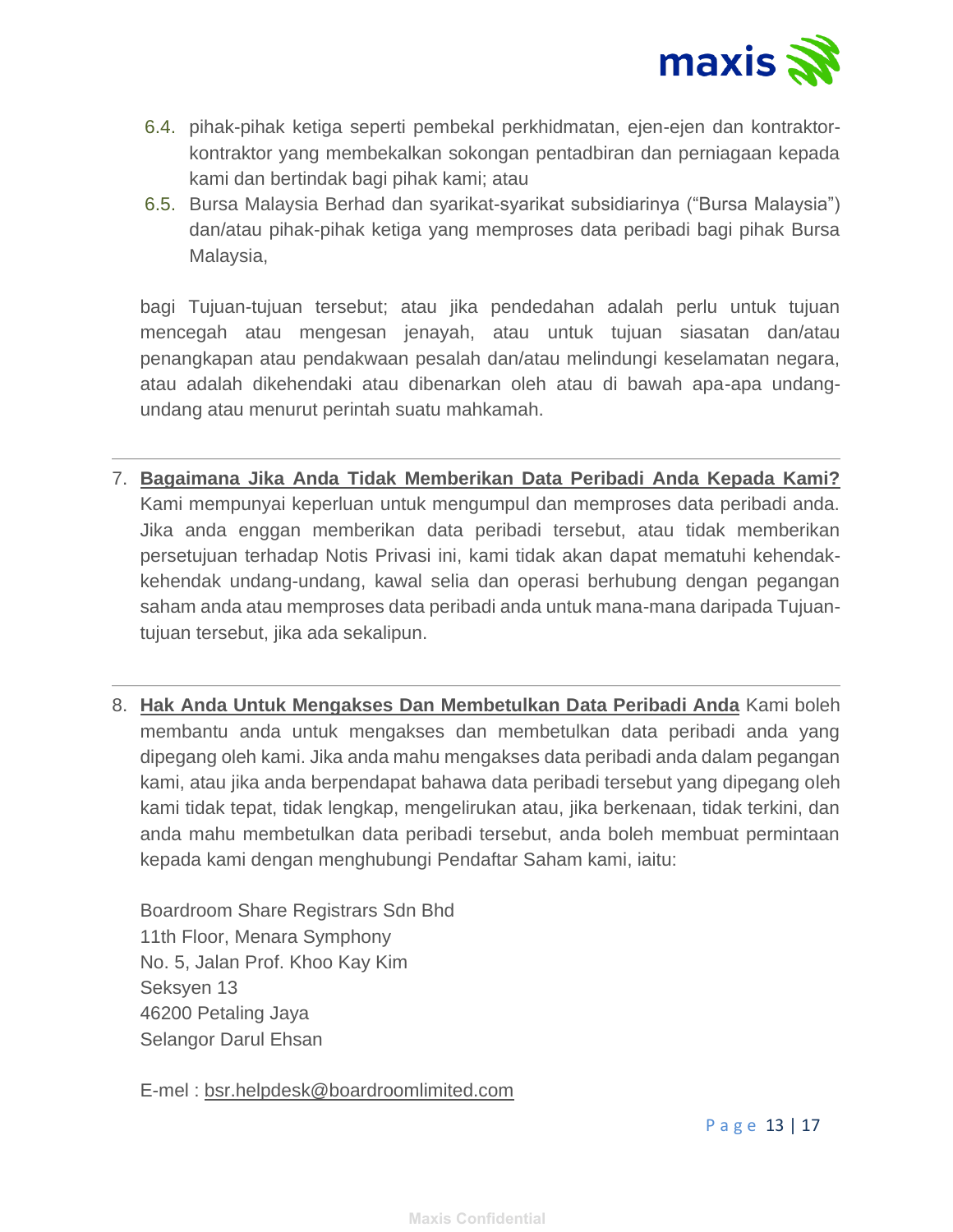

Talian Bantuan : +603-7840 4700 No Faks. : +603-7840 4670

Ataupun, anda boleh menghubungi Setiausaha Syarikat:

Dipak Kaur (Dipa) Maxis Berhad Level 21, Menara Maxis Kuala Lumpur City Centre Off Jalan Ampang 50088 Kuala Lumpur.

No. Talian: +603-2330 7000 No. Faks: +603-2726 8946

Berhubungan dengan permintaan mengakses data atau permintaan pembetulan data, anda harus nyatakan nama, alamat dan nombor telefon/akaun anda serta memberikan butiran ringkas mengenai maklumat yang mana anda ingin meminta sesalinan atau, mengikut mana-mana yang berkenaan, yang anda ingin pembetulan dibuat, bagi mana-mana permintaan tersebut. Sila ambil maklum bahawa kami mungkin menolak untuk memenuhi permintaan mengakses data anda dalam keadaan tertentu, contohnya apabila kami tidak dapat mengesahkan identiti anda atau jika maklumat yang diminta bersifat komersial dan sulit, atau jika kami menerima permintaan berulang daripada anda untuk mengakses maklumat yang sama di mana beban atau perbelanjaan untuk memberikan akses tidak setimpal dengan risiko kepada privasi anda. Kami mungkin juga menolak untuk memenuhi permintaan pembetulan data anda dalam keadaan tertentu, contohnya apabila anda tidak membekalkan maklumat yang dikehendaki dengan munasabah oleh kami untuk menentukan bagaimana data peribadi yang dengannya permintaan pembetulan data itu adalah berhubungan adalah tidak tepat, tidak lengkap, mengelirukan atau tidak terkini. Namun demikian, kami akan memaklumkan kepada anda sebab-sebab mengapa kami tidak dapat memenuhi permintaan mengakses data dan/atau pembetulan data anda. Kami berhak untuk mengenakan fi (yang dibenarkan oleh undang-undang terpakai) untuk apa-apa permintaan mengakses data.

9. **Melaksanakan Pilihan Sehubungan Dengan Data Peribadi Anda** Tertakluk sentiasa kepada hak kontraktual kami dan/atau hak dan kewajipan kami di bawah undang-undang dan peraturan yang berkenaan, anda boleh melaksanakan pilihan

P a g e 14 | 17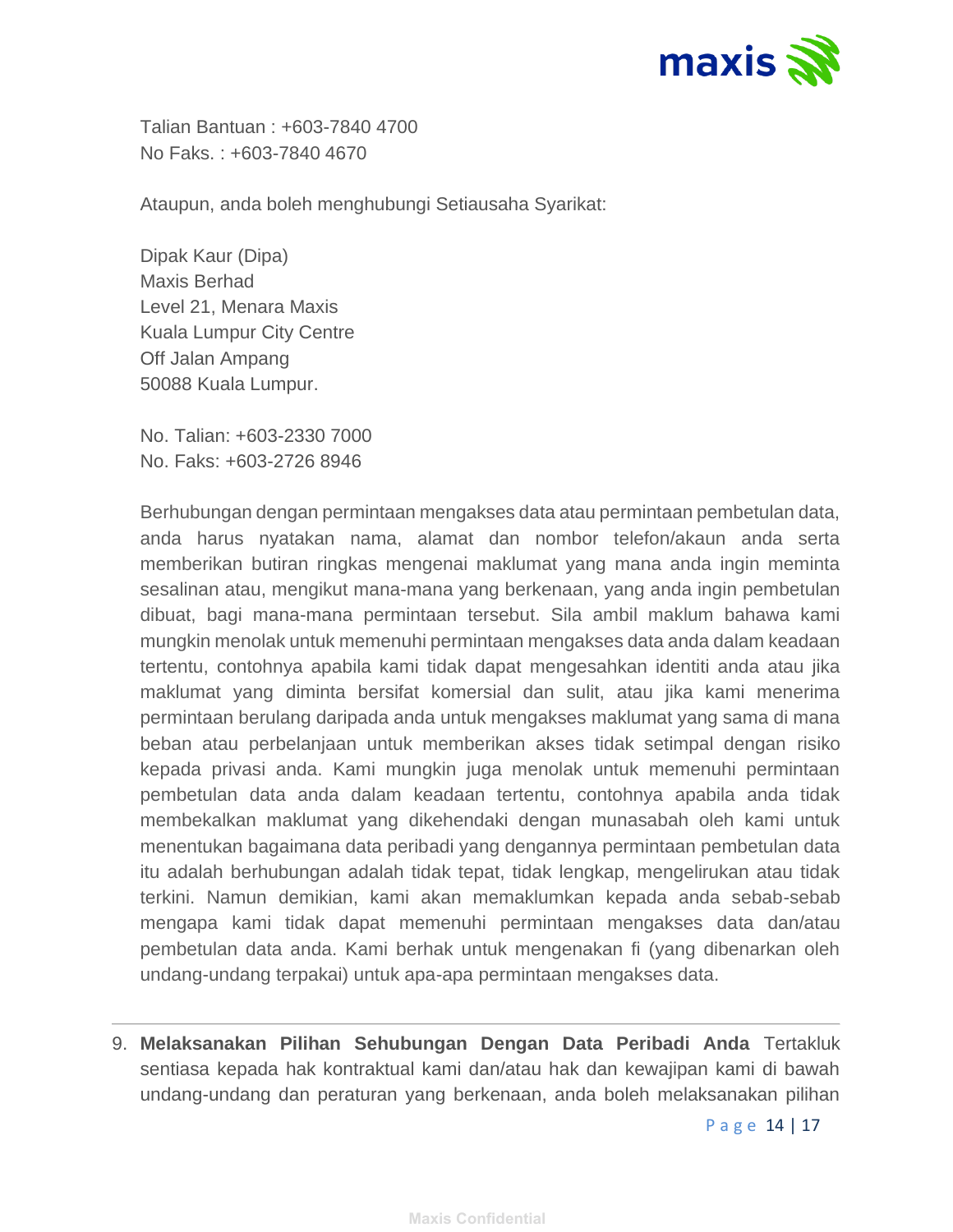

anda untuk mengehadkan penggunaan atau tahap penggunaan data peribadi anda, termasuk data peribadi yang berhubungan dengan orang lain yang boleh dikenal pasti daripada data peribadi itu. Sekiranya anda mahu berbuat demikian, sila hubungi Pendaftar Saham kami, iaitu:

Boardroom Share Registrars Sdn Bhd 11th Floor, Menara Symphony No. 5, Jalan Prof. Khoo Kay Kim Seksyen 13 46200 Petaling Jaya Selangor Darul Ehsan

Emel : [bsr.helpdesk@boardroomlimited.com](mailto:bsr.helpdesk@boardroomlimited.com) Talian Bantuan : +603-7840 4700 No. Faks. : +603-7840 4670

Ataupun, anda boleh menghubungi Setiausaha Syarikat: Dipak Kaur (Dipa) Maxis Berhad Level 21, Menara Maxis Kuala Lumpur City Centre Off Jalan Ampang

No. Talian: +603-2330 7000

50088 Kuala Lumpur.

No. Faks: +603-2726 8946

10.**Kewajipan Anda** Anda bertanggungjawab untuk memberikan maklumat yang tepat dan lengkap kepada kami mengenai diri anda dan mana-mana individu lain yang data peribadinya anda berikan kepada kami dan untuk mengemaskinikan data peribadi tersebut apabila ia menjadi tidak betul atau tidak terkini dengan menghubungi Pendaftar Saham kami, iaitu:

Boardroom Share Registrars Sdn Bhd 11th Floor, Menara Symphony No. 5, Jalan Prof. Khoo Kay Kim Seksyen 13 46200 Petaling Jaya Selangor Darul Ehsan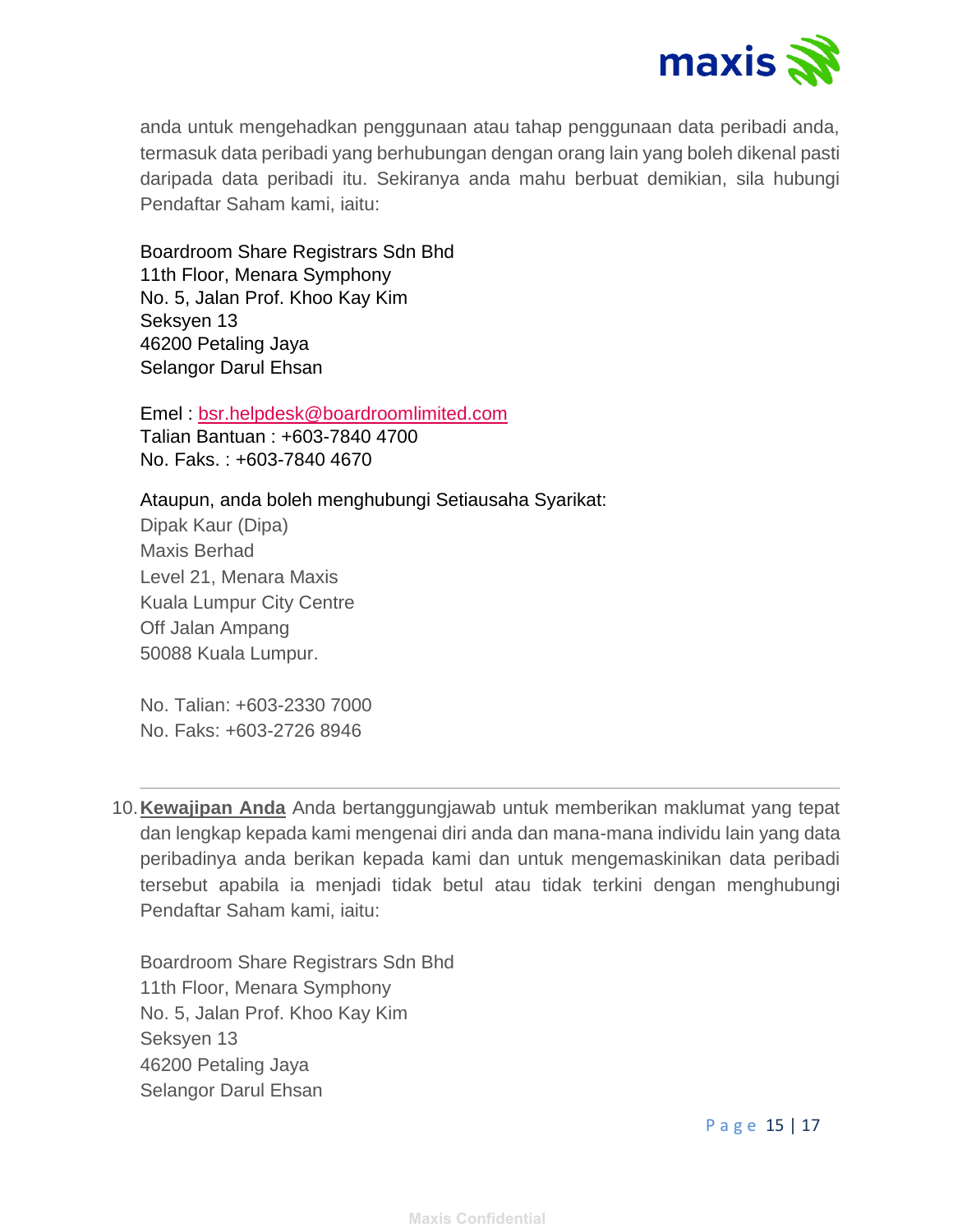

Emel : [bsr.helpdesk@boardroomlimited.com](mailto:bsr.helpdesk@boardroomlimited.com) Talian Bantuan : +603-7840 4700 No. Faks : +603-7840 4670

Ataupun, anda boleh menghubungi Setiausaha Syarikat: Dipak Kaur (Dipa) Maxis Berhad Level 21, Menara Maxis Kuala Lumpur City Centre Off Jalan Ampang 50088 Kuala Lumpur.

No. Talian: +603-2330 7000 No. Faks: +603-2726 8946

Jika anda perlu memberi kami data peribadi berkaitan dengan pihak-pihak ketiga (contohnya mengenai proksi-proksi dan/atau wakil-wakil anda), anda mengesahkan bahawa anda telah (i) mendapatkan persetujuan mereka atau berhak memberikan data peribadi mereka kepada kami dan untuk kami memprosesnya dengan sewajarnya, dan (ii) memaklumkan kepada mereka untuk membaca Notis Privasi ini di laman web kami di [https://maxis.listedcompany.com/corporate\\_governance.html](https://maxis.listedcompany.com/corporate_governance.html) .

11.**Kuki** Kami mengumpul maklumat mengenai penggunaan laman-laman web kami oleh anda melalui kuki. Kuki adalah paket-paket maklumat yang disimpan dalam komputer atau peranti anda yang membantu pelayaran laman web anda dengan menyesuaikan maklumat laman web kepada keperluan anda. Kuki dengan sendirinya tidak mengenal pasti pengguna individu, ia hanya mengenal pasti komputer atau peranti yang digunakan. Anda tidak berkewajipan untuk menerima kuki. Jika anda mempunyai kebimbangan, anda boleh tetapkan komputer atau peranti anda sama ada untuk menerima semua kuki, memaklumkan kepada anda bila sesuatu kuki dikeluarkan, atau tidak menerima kuki pada apa jua masa. Namun demikian, penolakan kuki mungkin akan menjejaskan penggunaan laman-laman web kami oleh anda kerana kami tidak akan dapat memperibadikan aspek-aspek penggunaan laman web oleh anda. Sila ambil maklum bahawa Notis Privasi ini hanya terpakai untuk laman-laman web Kumpulan Maxis semata-mata dan tidak terpakai kepada manamana laman web pihak ketiga yang mungkin diakses oleh anda dari laman-laman web kami. Untuk menentukan bagaimana mereka mengendalikan data peribadi anda, anda harus memastikan bahawa anda membaca dasar privasi mereka masing-

P a g e 16 | 17